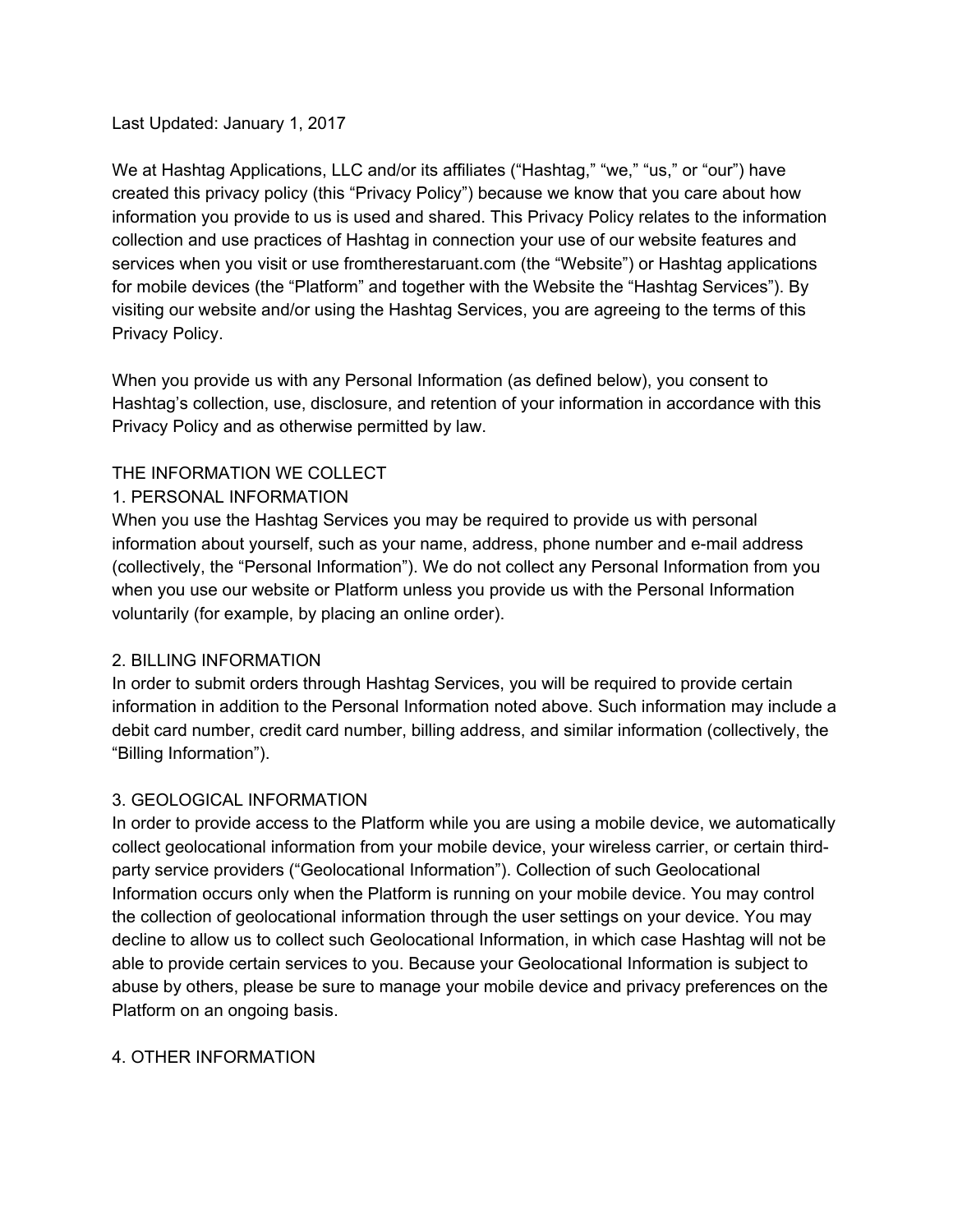In addition to the Personal Information, the Billing Information, and the Geolocational Information, we may collect additional information (collectively, the "Other Information"). Such Other Information may include:

From You. Additional information about yourself that you voluntarily provide to us, such as your food orders.

From Your Activity. Information that we automatically collect when you use the Platform, such as the device from which you access the Platform, your IP addresses, browser type and language, referring and exit pages and URLs, date and time, amount of time spent on particular pages, what sections of the Platform you visit, what you order and from which restaurants, and similar information concerning your use of the Platform.

From Cookies. Information that we collect using "cookie" technology. Cookies are small packets of data that a website stores on your computer's hard drive so that your computer will "remember" information about your visit. We use cookies to help us collect Other Information and to enhance your experience using Hashtag Services. If you do not want Hashtag Services to place a cookie on your hard drive, you may be able to turn that feature off on your computer or mobile device. Please consult your internet browser's documentation for information on how to do this. However, if you decide not to accept cookies from us, the Hashtag Services website or application may not function properly.

Third-Party Analytics. We use third-party analytics services (such as Google Analytics) to evaluate your use of the Hashtag Services, compile reports on activity, collect demographic data, analyze performance metrics, and collect and evaluate other information relating to the Platform and mobile and internet usage. These third parties use cookies and other technologies to help analyze and provide us the data. By accessing and using the Hashtag Services, you consent to the processing of data about you by these analytics providers in the manner and for the purposes set out in this Privacy Policy. The information used by such analytics services is generally at the aggregate level.

# ACCESSING AND MODIFYING PERSONAL INFORMATION AND COMMUNICATION **PREFERENCES**

If you have used the Platform to place an online order, you may access, review, and make changes to your Personal Information and certain Other Information by following the instructions found on the Platform. You cannot opt out of receiving transactional e-mails related to the orders you place using the Platform. We will use commercially reasonable efforts to process such requests in a timely manner. You should be aware, however, that it is not always possible to completely remove or modify information in our subscription databases. In such case, we will provide you the reason why the modification or removal was not possible if you inquire through e-mailing support@foxordering.com.

HOW WE USE AND SHARE INFORMATION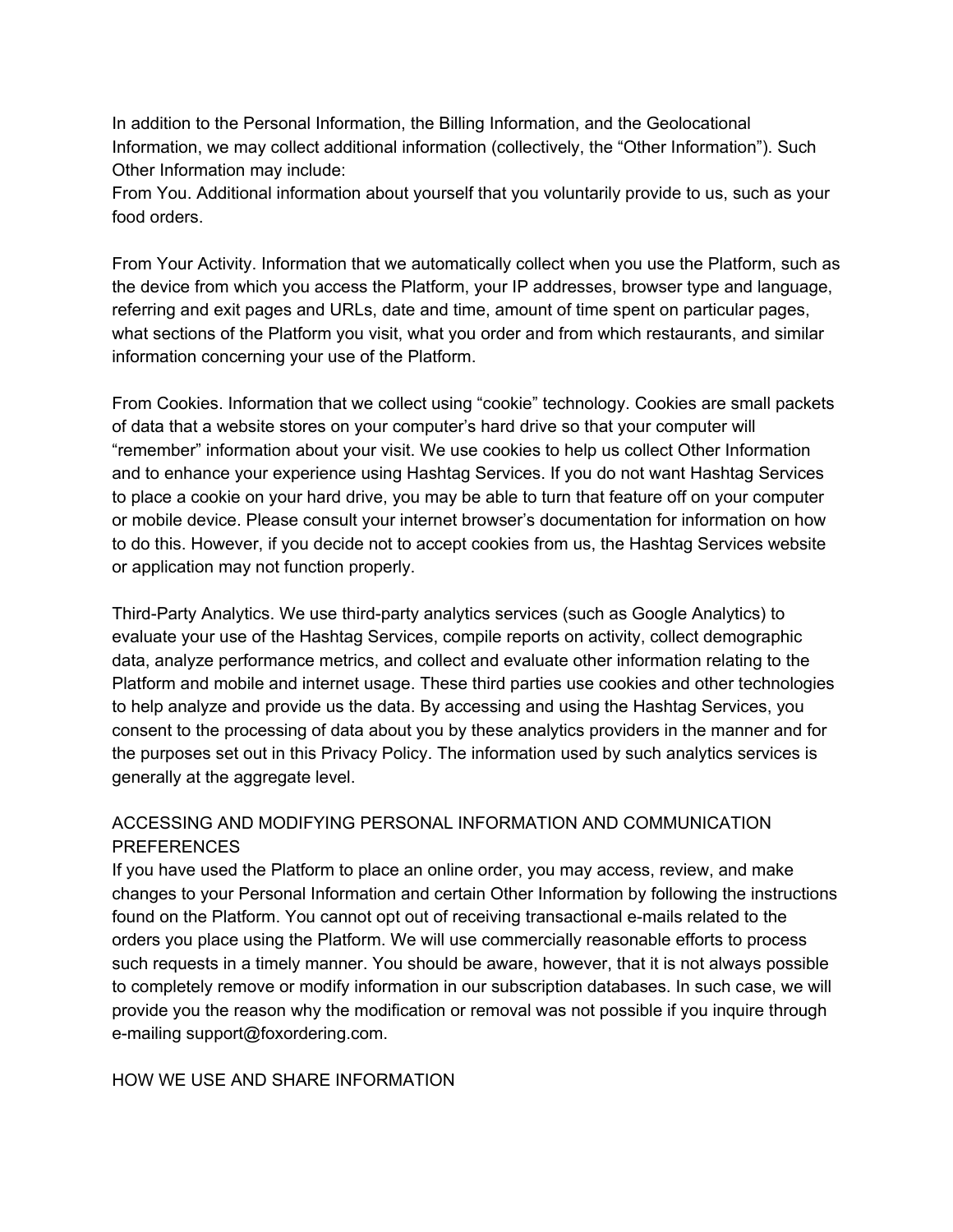We use the Personal Information and the Other Information to provide you access to and use of the Hashtag Services, solicit your feedback, inform you about our products, services and promotional progarams, and to improve our service to you. We use the Billing Information to process your orders, and we use the Geolocational Information to recommend nearby restaurants to you. We do not save your credit card information in our system. We may share Personal Information, Billing Information, Geolocational Information, and/or Other Information as described below.

In order to provide you our services, we need to share your name, phone number, meal order, and physical address with the restaurants from which you order and with any third parties that are involved in, or provide services in connection with, such orders, such as delivery services, licensees of the Hashtag Services, and similar parties. Such parties will use such information in accordance with the terms of their privacy policies.

In order to administer our rewards, referral, and promotional programs, we may share your Personal Information and Other Information with the restaurants from which you order and delivery services that deliver your orders.

We may from time to time share Personal Information and/or Other Information with other companies who may provide you information about the products and services they offer. However, to the extent required by law, you will be given the opportunity to opt- out of such sharing.

In an ongoing effort to better understand our users and our Platform, we might analyze the Other Information and the Geolocational Information in aggregate form in order to operate, maintain, manage, and improve the Platform. This aggregate information does not identify you personally. We may share this aggregate data with our affiliates, agents, and business partners. We may also disclose aggregated user statistics in order to describe our products and services to current and prospective business partners and to other third parties for other lawful purposes.

We may employ other companies and individuals to perform functions on our behalf. Examples may include providing marketing assistance, order fulfillment, billing, and customer service. These other companies will have access to the Personal Information, the Billing Information, the Geolocational Information, and the Other Information only as necessary to perform their functions and to the extent permitted by law.

As we develop our businesses, we might sell or buy businesses or assets. In the event of a corporate sale, merger, reorganization, sale of assets, dissolution, or similar event, the Personal Information, Billing Information, Geolocational Information, and Other Information may be part of the transferred assets.

To the extent permitted by law, we may also disclose Personal Information, the Billing Information, the Geolocational Information, and the Other Information when required by law, court order, or other government or law enforcement authority or regulatory agency, or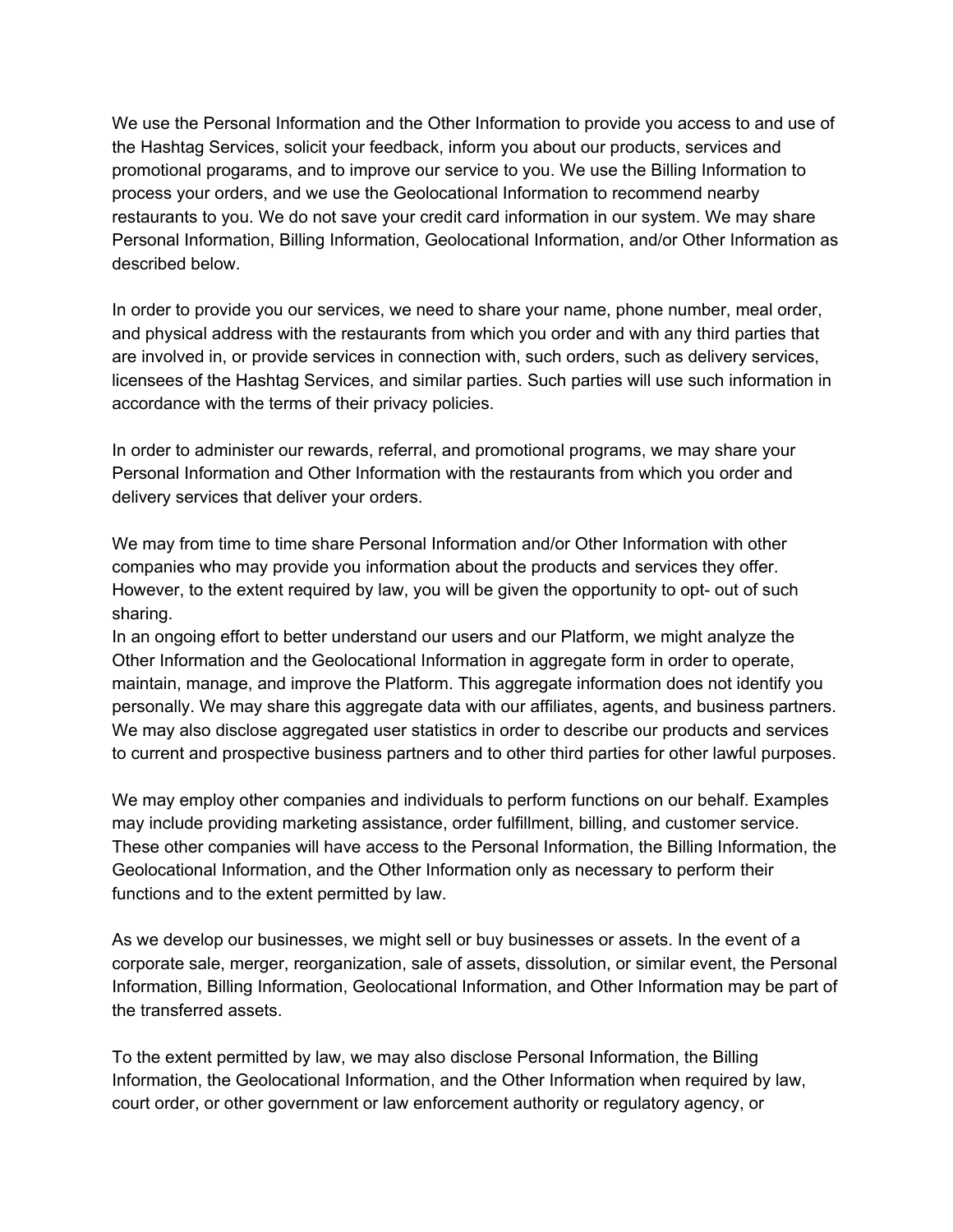whenever we believe that disclosing such information is necessary or advisable, for example, to protect the rights, property, or safety of Hashtag or others.

We will take reasonable measures to require that the party receiving any of your Personal Information undertakes to: (i) retain and use such information only for the purposes set out in this Privacy Policy; (ii) not disclose your Personal Information except with your consent, as permitted by law, or as permitted by this Privacy Policy; and (iii) generally protect the privacy of your Personal Information.

# HOW WE PROTECT YOUR INFORMATION

We take commercially reasonable steps to protect the Personal Information, the Billing Information, the Geolocational Information, and the Other Information from loss, misuse, and unauthorized access, disclosure, alteration, or destruction. Please understand, however, that no security system is impenetrable. We cannot guarantee the security of our databases, nor can we guarantee that the information you supply will not be intercepted while being transmitted to and from us over the internet. In particular, e-mail sent to or from the Hashtag Services may not be secure, and you should therefore take special care in deciding what information you send to us via e-mail.

### **CHILDREN**

We do not knowingly collect Personal Information from children under the age of 13 through the Platform or website. If you are under 13, please do not give us any Personal Information. We encourage parents and legal guardians to monitor their children's internet usage and to help enforce our Privacy Policy by instructing their children to never provide us Personal Information without their permission. If you have reason to believe that a child under the age of 13 has provided Personal Information to us, please contact us, and we will endeavor to delete that information from our databases.

### CALIFORNIA RESIDENTS

Under California Civil Code Section 1798.83, California residents who have an established business relationship with Hashtag may choose to opt out of our sharing their Personal Information with third parties for direct marketing purposes. If you are a California resident and (1) you wish to opt out; or (2) you wish to request certain information regarding our disclosure of your Personal Information to third parties for the direct marketing purposes, please send an e-mail to support@foxordering.com or write to us at:

Hashtag Applications, LLC 4301 Oak Circle, Suite 7 Boca Raton, FL 33431 In addition, Hashtag does not monitor, recognize, or honor any opt-out or do not track mechanisms, including general web browser "Do Not Track" settings and/or signals.

EXTERNAL WEBSITES, GOOGLE WALLET, AND APPLE PAY